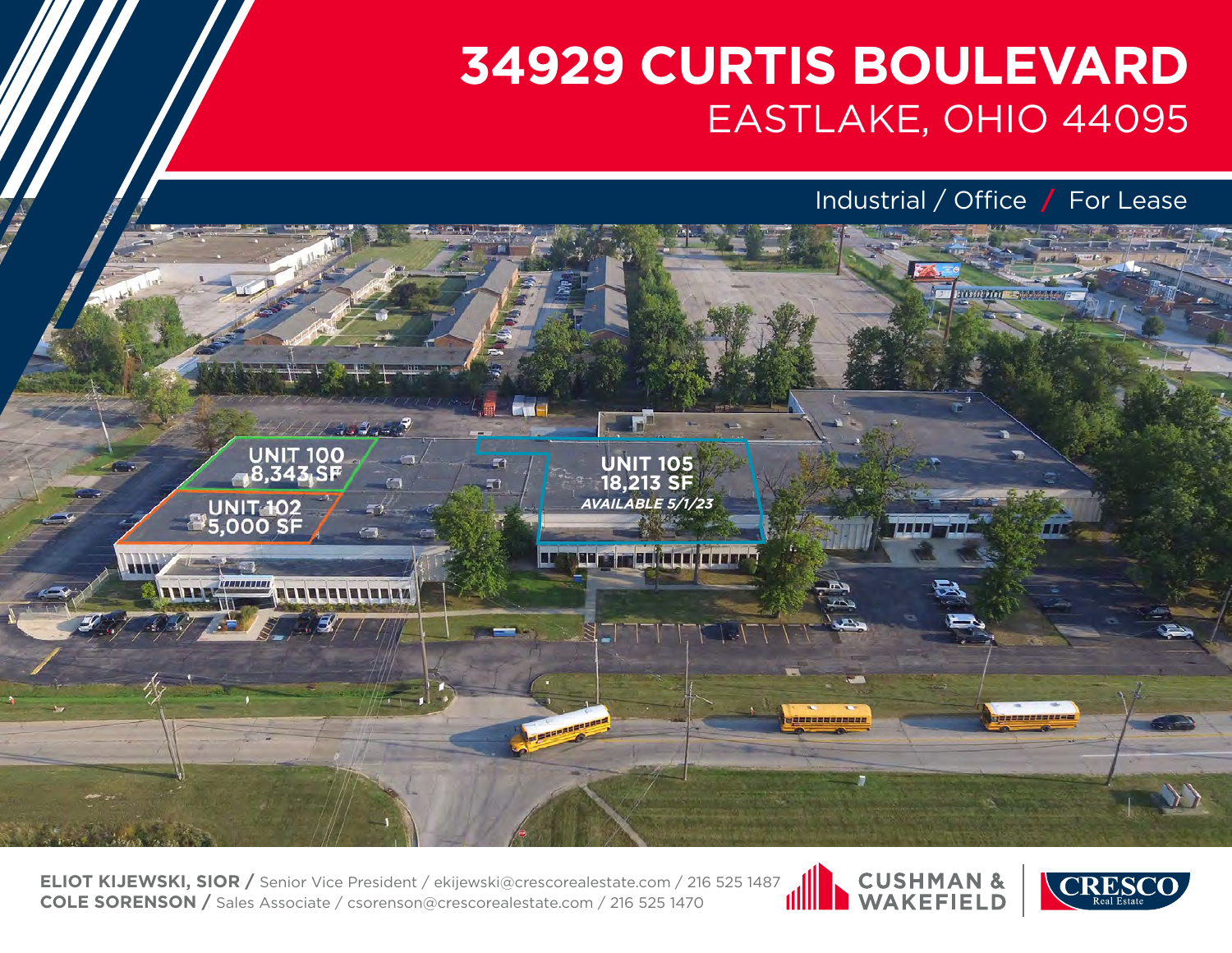Industrial / Office **/** For Lease

#### BUILDING SF 106,868 SF

AVAILABLE SF

67,263 SF

9 acres

LOT SIZE

PROPERTY SPECIFICATIONS

| <b>CONSTRUCTED</b>      | 1979                           |
|-------------------------|--------------------------------|
| <b>REFURBISHED</b>      | 2017                           |
| <b>CONSTRUCTION</b>     | Pre-cast concrete/metal siding |
| <b>CEILING HEIGHT</b>   | 18'                            |
| <b>DRIVE-IN DOORS</b>   | Three $(3)$                    |
| <b>DOCK</b>             | Two(2)                         |
| <b>SPRINKLER</b>        | Yes                            |
| <b>LIGHTING</b>         | $T - 8$                        |
| <b>HEAT</b>             | Overhead Gas                   |
| <b>AIR-CONDITIONING</b> | 100%                           |
| <b>ROOF</b>             | EPDM (Age: 2015)               |
| <b>POWER</b>            | 4000A / 480V / 3P              |

## UNITS AVAILABLE

| <b>UNIT</b> | <b>TOTAL SF</b> | <b>OFFICE SF</b> | WHSE, SF  | <b>TRUCK DOCKS</b> | <b>DRIVE-IN</b> | <b>LEASE RATE</b> |
|-------------|-----------------|------------------|-----------|--------------------|-----------------|-------------------|
| <b>100</b>  | 8,343 SF        | <b>TBD</b>       | 8,343 SF  | <b>One (1)</b>     | -0-             | \$6.50 NNN        |
| 102         | <b>5000 SF</b>  | 5,000 SF         | -O-       | -O-                | -O-             | \$6.50 NNN        |
| $105*$      | 18,213 SF       | <b>2,200 SF</b>  | 16,013 SF | Two $(2)$          | <b>One (1)</b>  | \$6.50 NNN        |

\*Available 5/1/23

**ELIOT KIJEWSKI, SIOR /** Senior Vice President / ekijewski@crescorealestate.com / 216 525 1487 **COLE SORENSON /** Sales Associate / csorenson@crescorealestate.com / 216 525 1470



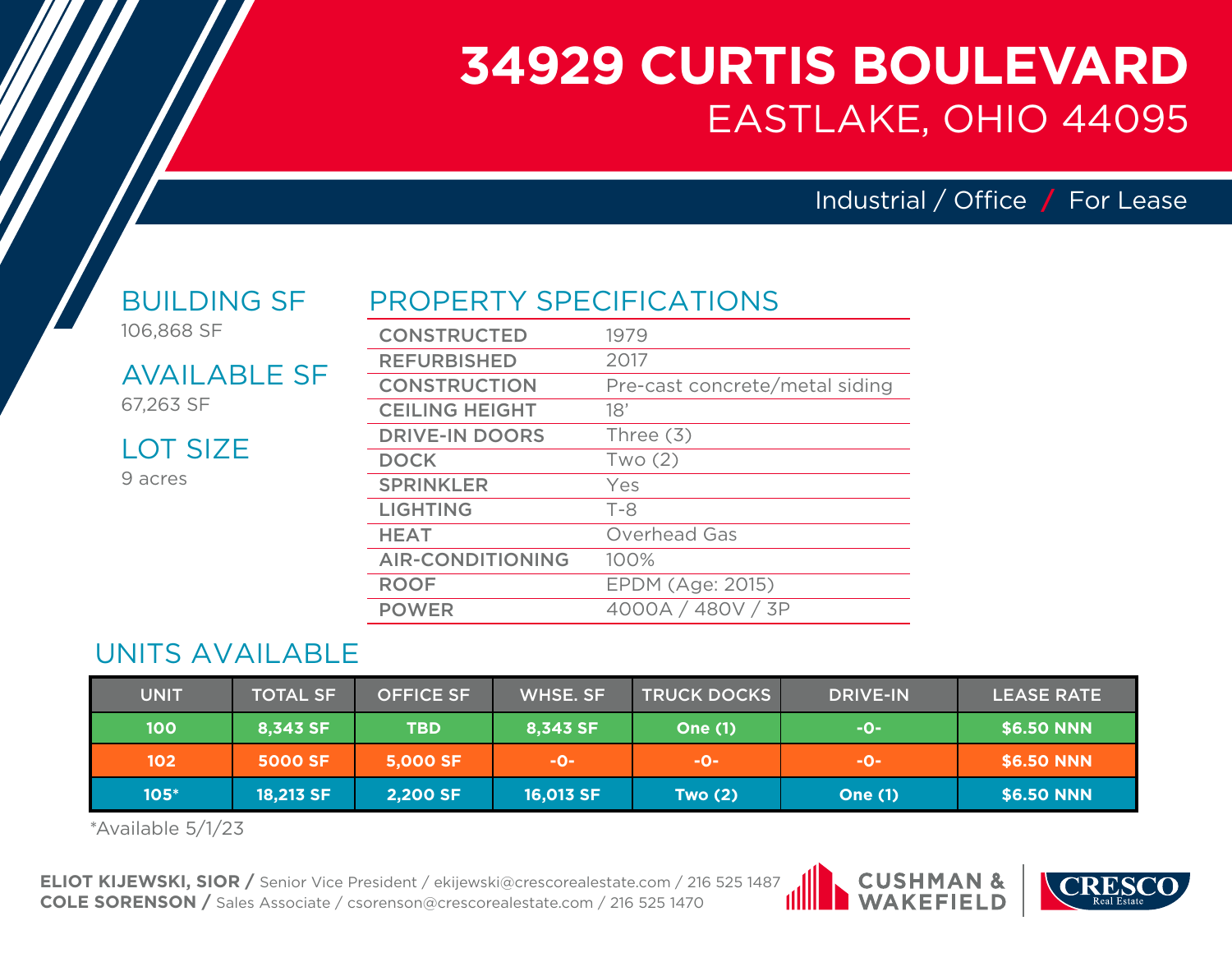Industrial / Office **/** For Lease



**ELIOT KIJEWSKI, SIOR /** Senior Vice President / ekijewski@crescorealestate.com / 216 525 1487 **COLE SORENSON /** Sales Associate / csorenson@crescorealestate.com / 216 525 1470